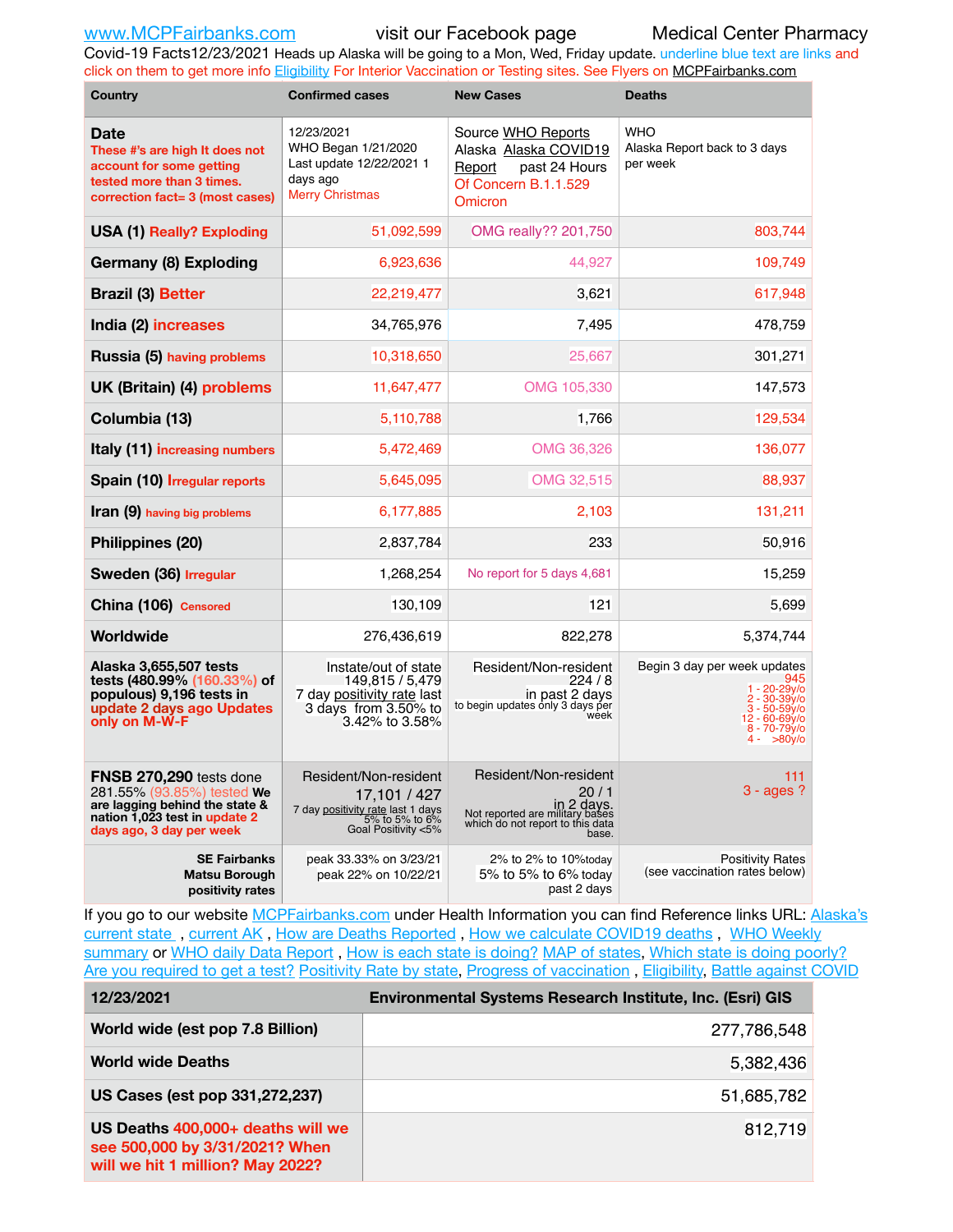| www.MCPFairbanks.com                  | visit our Facebook page                                                               | <b>Medical Center Pharmacy</b> |
|---------------------------------------|---------------------------------------------------------------------------------------|--------------------------------|
|                                       | Current worldwide concern are South Africa, Hungary, Austria, Germany, France, Spain, |                                |
| Netherlands, Belgium, UK, and Canada. |                                                                                       |                                |

Impact of COVID-19 on the US Healthcare system

Estimated US Population 331.3 million 312.30% (104.10%) have been tested (1.034 Billion tests have been run) Estimated 5% of US population will test positive for Covid-19 16.56 million (currently 51.7 Million (15.62%) that have tested positive vs Alaska (19.71%) we have currently tested an set 1.034 Billion based on 51.7 millon that have tested positive discount some of these numbers by 67% to account for multiple testing of same person. If 8% will require hospitalization of the 16.56 million positive cases, we would need 1.325 million beds. Estimated by the American Hospital Association there are 800,000 staffed beds available.

The US has 2.8 hospital beds per 1000 our needs could be 56, China had 4.3, Italy 3.2, South Korea 12.3

The USNS Mercy and Comfort added **2,000** staffed beds, not ICU Of these estimated to be admitted to ICU 960,000. to ICU beds

The US has 16,000 ICU beds we have 68,000-85,000 beds

US could need 299,000 beds with ventilators  $\sim$  16,000 ventilators

 The Needs

**Summation:** Estimated needs could be 1.325 million hospitalized beds for just COVID-19 patients alone. If positives represents 5% of test run, then approximately 1.034 Billion have been tested, we have no idea how many tests have been run or how many multiple tests conducted on the same person, resulting in 51.7 million positive tests run with 812,719 total deaths with 712 deaths in the past 1 days, ave 5,099/day. In AK, with 149,815 positive cases 19.71% of Alaska, 3,248 hospitalizations, and 945 deaths. Hospitalization rate is 2.17% of those that test positive, Death Rate 0.65% overall or 29.09% of those hospitalized. Those >60 y/o represent 15% of positive cases, yet represent 80% of deaths. 868,178 vaccines given equal approximately 409,666 (53.90%) completed series and 458,512 (60.33%) vaccinated once of population.

Normal ICU stay 5-7 days, estimated ICU stay for COVID-19 2-3 weeks and they could tie up a ventilator for that length of time also, helping only 1/3 as many patients.

This is why we need to flatten the curve by social spacing and only essential travel.

Expected Death (these are just estimates based on other countries) if 5% of the US Population (16.56 million) test positive we are now at 29.137 million positive (8.8%) and if

1% die = 165,600 people

2% die = 311,200 people

3% die = 496,800 people

6% die = 993,600 people obviously we have passed the 1.325 million positive cases we are at 38.176465 million so if 5% of the US population (16.56 million) test positive and 6% of those die = 993,600 deaths if no vaccine, or if 3.09% (511,704) will die, but we are 11.5% of the population, we know 1.65% die or 631,809 people.

World wide death rate of positive tests actually 1.94% This has dropped. The US is at 812,719 1.57% of those actually tested positive, that is 70% lower death rate than when we started in 3/2020 , started at 6%. But we are slipping Death % have gone from 1.67 to 1.82% to 1.59%. There are 7.8 Billion people in the world 331.3 million live in the US (4.2% of the world's population) 15.62% have tested positive. The US deaths represents 15.10% of the world's death numbers and 18.61% of worldwide confirmed cases we should be at 4.2%. Interesting the US has access to the greatest health care in the world, yet experienced 1 death of 7 deaths worldwide or 15% of the worlds death yet represent only 4.2% of the population. What are we doing wrong? In comparison to the flu in the US.

CDC Estimates. From 2010 to 2016, the flu-related death rate was between 12,000 and 56,000, with the highest season being 2012 to 2013 and the lowest being 2011 to 2012. Most deaths are caused by complications of the flu, including pneumonia or a secondary bacterial infection of the heart or brain. or 2,000 to 9,333 per year. In 2020 in the US has 19 million cases 180,000 hospitalized and 10,000 (0.052%) have died, typically it is 2% will die, compared to 1.57% with COVID19. 312.30% (US), 480.99% (Alaska), & 281.55% (Fbks) are still too few to protect us from future outbreaks. Experts feel that we need either need people to get infected with the virus and develop antibodies or get vaccinated to create immune antibodies to protect us, that we need >65% of the population to have positive antibody tests and preferably 70-90%, one expert felt they would not feel confident til >85% were positive, to give assurance (herd immunity) in order to go without masks and social distancing. NY City seems to have the highest number at 20%. Testing is so important. Currently we are testing at 51.20 Million tests per month. At this rate to test everyone once it will take 6.34 months or over 0.67 years. To test 3 times it would take 19.03 months or almost 2 years still from now

The [Flu](https://lnks.gd/l/eyJhbGciOiJIUzI1NiJ9.eyJidWxsZXRpbl9saW5rX2lkIjoxMDMsInVyaSI6ImJwMjpjbGljayIsImJ1bGxldGluX2lkIjoiMjAyMTAyMjYuMzYwNDA3NTEiLCJ1cmwiOiJodHRwczovL3d3dy5jZGMuZ292L2ZsdS93ZWVrbHkvb3ZlcnZpZXcuaHRtIn0.ePMA_hsZ-pTnhWSyg1gHvHWYTu2XceVOt0JejxvP1WE/s/500544915/br/98428119752-l) (Influenza kills approximately 1-2% of those infected ([1.6% positivity in Alaska](http://dhss.alaska.gov/dph/Epi/id/SiteAssets/Pages/influenza/trends/Snapshot.pdf) zero deaths for flu), SARS killed 800 people total, COVID19 appears to kill 1.57% (812,719) of those that test positive (15% of US COVID) or 20% less deadly than the flu and seems to be more contagious. (Seems to spread more readily) Flu rates [dropped from 300 to single digits this year](https://lnks.gd/l/eyJhbGciOiJIUzI1NiJ9.eyJidWxsZXRpbl9saW5rX2lkIjoxMDEsInVyaSI6ImJwMjpjbGljayIsImJ1bGxldGluX2lkIjoiMjAyMTAyMjYuMzYwNDA3NTEiLCJ1cmwiOiJodHRwOi8vZGhzcy5hbGFza2EuZ292L2RwaC9FcGkvaWQvUGFnZXMvaW5mbHVlbnphL2ZsdWluZm8uYXNweCJ9.oOe3nt2fww6XpsNhb4FZfmtPfPa-irGaldpkURBJhSo/s/500544915/br/98428119752-l) note the start of mask wearing impacted flu numbers.

Alaska has 149,815 so far 17,101 in Fairbanks or 1 of every 9 of Alaskans, and with 111 of 945 deaths 1 in 8, the first case was transient foreign airline crew member. Interesting, the Source of Alaska's SARS-Cov2 virus originated not from East Asia by travelers or the west coast (Washington where it was first observed) , but came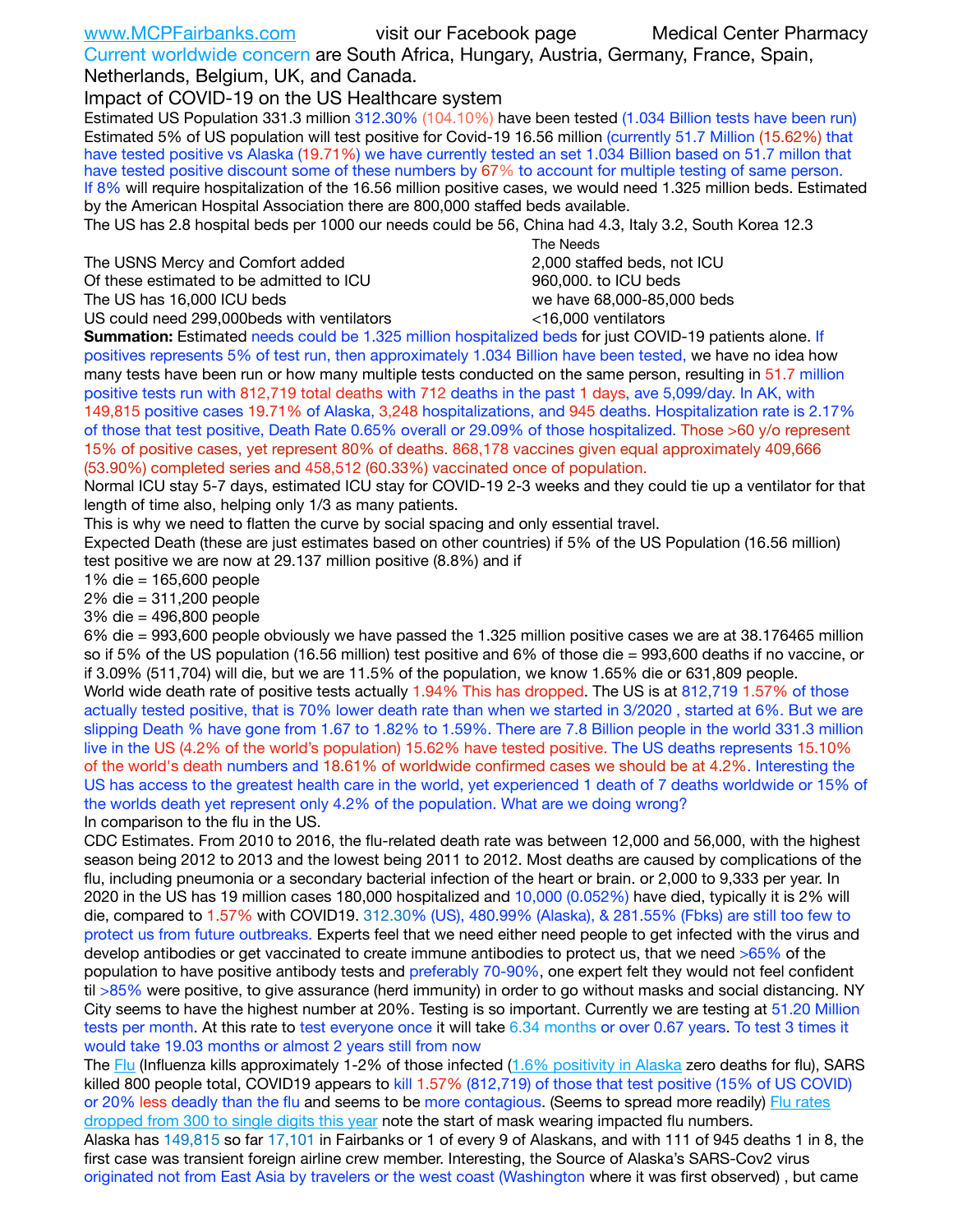[www.MCPFairbanks.com](http://www.MCPFairbanks.com) visit our Facebook page Medical Center Pharmacy

from the east coast of the US, and they were inoculated first from Europe, accordingly from New York's Governor and CDC. Currently 41 Variants known, only 15 of major concern in the US. (Europe's (china's)) Primary, plus an Ohio variant (COH.20G/501Y), California, [UK](https://www.cdc.gov/coronavirus/2019-ncov/transmission/variant-cases.html) (B.1.1.7), (7) South African (1.351), South African (Omicron B.1.1.529), India (Delta), Delta-Plus, Peru (Lambda(C.37)), Mu (Columbia) and (2) Brazil (P.1) Omicron, we have seen 7, Europe's (China) [variant,](https://www.webmd.com/lung/news/20210318/cdc-who-create-threat-levels-for-covid-variants?ecd=wnl_cvd_031921&ctr=wnl-cvd-031921&mb=kYbf7DsHb7YGjh/1RUkcAW0T6iorImAU1TDZh18RYs0=_Support_titleLink_2) UK, India (delta) now representing 26.8% was 97%% of new tests, now Omicron now 73.2%), Alaska so far, the last 6 in particular as they have a 50% increase in transmissibility vs 20% in the others over the China variant, the delta variant is 50% more transmissible than the UK (B.1.1.7)version, Mu(Columbia), now Omicron (twice that of Delta). For the latest in [Variance issues in Alaska](https://akvariants.github.io). [Nationally Variant changes](https://covid.cdc.gov/covid-data-tracker/#variant-proportions).

**Best practice protection** is good personal Hygiene do not touch eyes, nose, mouth, wash hands frequently for at least 20-30 seconds, before you touch your face, and observe personal spacing of 6-18 feet. Remove your shoes in your house, frequently clean surface areas, let the cleaner sit 15-20 sec before wiping off. **We are recommending to wear any kind of mask.**

Drug treatment is being researched, but as yet not been verified, only suggested, 2 in the wings. Best to isolate those sick and isolate those most susceptible (old and preconditioned with risk factors)

**Risk factors:** Cardiovascular disease (56.6%), Obesity (41.7%), Diabetes (33.8%), age >60, respiratory problems, especially smokers or those who vape, High Blood Pressure.

One episode in China, a man tested negative for 27 days before showing symptoms. So Isolation may want to be considered up to 4 weeks not just 10-14 days.

Italy 1 in 10 positive cases admitted to ICU due to Hypoxic failure requiring mechanical ventilation. In NY it was 1 in 7 that required hospitalization, of the 5700 hospitalized 2634 were discharged (79% (2081)) or added (21%(553)), 9 in 10 put on a ventilator died.

Public policy development and education is important.

### **How Long does Covid-19 stay on objects**

| Air (droplets in air, sneeze/cough) | up to 3 hours |                                  |         |
|-------------------------------------|---------------|----------------------------------|---------|
| Copper                              | 4 hrs         |                                  |         |
| skin (SARS-COV2)                    | 9.04 hrs      | (Influenza virus 1.82 Hrs)       |         |
| droplets on skin (sneeze)           | 11 hours      |                                  |         |
| Cardboard (Amazon Box)              | 24 hrs        |                                  |         |
|                                     |               | Plastic surfaces/Stainless Steel | 72 hour |







# Viral RNA



### Updated graph numbers.

### Project outward

| .                    |                        |  |  |  |  |  |
|----------------------|------------------------|--|--|--|--|--|
| Exhalation can spray | 1.5 m $(4.9$ ft)       |  |  |  |  |  |
| spittle (droplets)   |                        |  |  |  |  |  |
| Coughing             | $2 \text{ m}$ (6.6 ft) |  |  |  |  |  |
| Sneeze               | 6 m (19.7 ft)          |  |  |  |  |  |
|                      |                        |  |  |  |  |  |

Development of immune response

Early viral testing tests to see if you currently have the virus.

Later antibody testing tells us if you have been exposed and survived. But does not tells us if you have immunities to the virus. We will need to have both tests done in order to open the community..

Viral Antigen and Viral RNA tells us you have the disease and can spread the disease and if you can or are currently sick. IgM (short term) and IgG (long term antibodies) tells us you have experienced the virus or had the vaccine, and got over it. You may be resistant if your [antibody levels](https://www.cdc.gov/coronavirus/2019-ncov/lab/resources/antibody-tests.html) are high enough. [Current](https://l.facebook.com/l.php?u=https://www.itv.com/news/2020-10-26/covid-19-antibody-levels-reduce-over-time-study-finds?fbclid=IwAR3Dapzh1qIH1EIOdUQI2y8THf7jfA4KBCaJz8Qg-8xe1YsrR4nsAHDIXSY&h=AT30nut8pkqp0heVuz5W2rT2WFFm-2Ab52BsJxZZCNlGsX58IpPkuVEPULbIUV_M16MAukx1Kwb657DPXxsgDN1rpOQ4gqBtQsmVYiWpnHPJo2RQsU6CPMd14lgLnQnFWxfVi6zvmw&__tn__=-UK-R&c%5B0%5D=AT1GaRAfR_nGAyqcn7TI1-PpvqOqEKXHnz6TDWvRStMnOSH7boQDvTiwTOc6VId9UES6LKiOmm2m88wKCoolkJyOFvakt2Z1Mw8toYWGGoWW23r0MNVBl7cYJXB_UOvGklNHaNnaNr1_S7NhT3BSykNOBg) View

[of antibodies/immunity](https://www.livescience.com/antibodies.html)[.](https://www.itv.com/news/2020-10-26/covid-19-antibody-levels-reduce-over-time-study-finds) We have tested currently 480.99% (160.33%) of the Alaskan population and over little over 312.30% (104.10%) of the US population, discount these numbers by 67% to reflect multiple testing of the same person. To be safe, we need at least 25% to see if we are making progress, [60%](https://www.jhsph.edu/covid-19/articles/achieving-herd-immunity-with-covid19.html) to [barely qualify](https://www.nature.com/articles/d41586-020-02948-4) to be safe, and [70-90%](https://www.mayoclinic.org/herd-immunity-and-coronavirus/art-20486808) to be assured we will not see a second wave of sickness. Some experts will [not feel safe til we are at 85%.](https://www.bannerhealth.com/healthcareblog/teach-me/what-is-herd-immunity)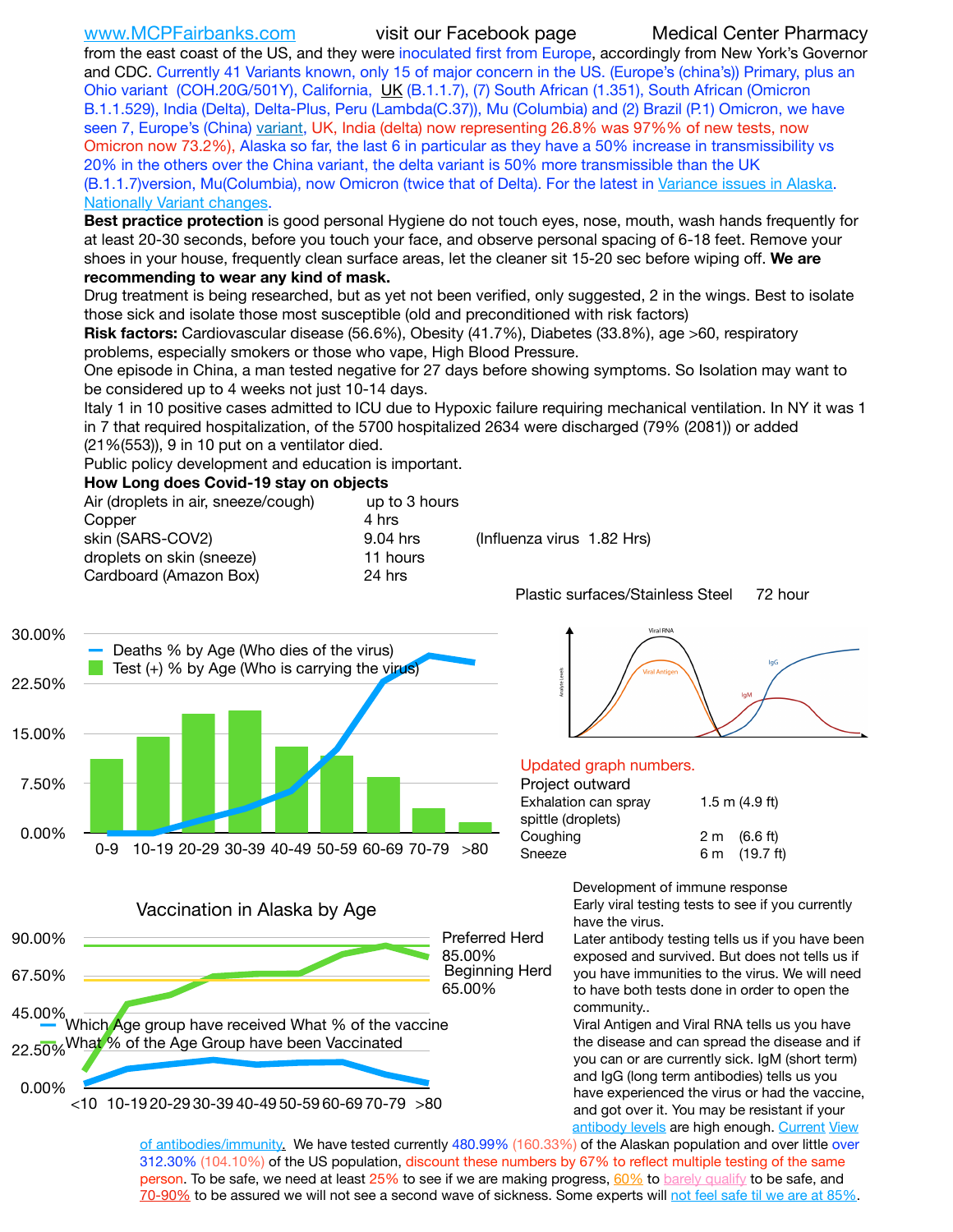See bottom of last page to see how and where in Alaska do we and each of the boroughs stack up, compared to other states and the nation.

Three types of clinical laboratory COVID-19 or SARS-CoV-2 tests are being developed:

Molecular Gene sequencing (current method), Viral antigen (testing parts of the virus), Host antibody tests (serology). They detect the virus in different ways.

Mask & [Mask Usage:](https://www.nationalgeographic.com/history/2020/03/how-cities-flattened-curve-1918-spanish-flu-pandemic-coronavirus/) N95 filter out 95% of the particles in the air 3 microns in size or larger.

Mold sizes are about10-12 microns in size. Bacteria are larger, so is dust, Gas molecules and viruses are smaller. PM2.5 are 2.5 microns in size. So are smoke particles & air pollution in Fairbanks.

**Viruses** can be 1 micron in size, 0.3 micron in size, or 0.1 microns in size, so they **will pass right through**. **We recommend wearing any mask, the mask may provide up to 5 times the protection** ver **wearing no mask at all**. It still **does not protect** the wearer from contracting the infection, it **can inhibit** the spreading, something is **better than nothing at all**.

**Remember there is a clean side ( the side towards you) and a dirty side,** the side to the contaminated air is dirty. If you are COVID positive then this is reversed. When handling the mask, do not touch the dirty side and then touch your face, Wash properly your hands first after touching the dirty side before touching your face. If you are infected the dirty side is the inside surface of the mask.

Wash your homemade mask in hot water wash >133F (for at least 10 minutes) and rinse to sanitize with high heat >133F Plus and a weak bleach or peroxide (not Both) the mask. Daily if possible. If you are a

| Conflict                                                 | Combat<br>Death | Past 1<br>days |
|----------------------------------------------------------|-----------------|----------------|
| <b>Revolutionary War</b>                                 | 8,000           |                |
| <b>Civil War</b>                                         | 214,938         |                |
| World War I                                              | 53,402          |                |
| <b>World War II</b>                                      | 291,557         |                |
| Korean Conflict                                          | 33,686          |                |
| <b>Vietnam</b>                                           | 47,424          |                |
| <b>Gulf War</b>                                          | 149             |                |
| Afghanistan                                              | 1,833           |                |
| Iraq                                                     | 3,836           |                |
| 1918 Flu                                                 | 675,000         |                |
| 9/11 deaths                                              | 2,977           |                |
| <b>COVID19 deaths</b><br>from 1/20/2020 to<br>12/23/2021 | 812,719         | 712            |

frontline health care provider with a homemade fabric mask 2 hours. Do not touch the dirty side.

**Mask usage: 5/13/21 While the CDC** has changed it's recommendations for those who have gotten vaccinated to go mask free, except on Mass Transportation such as buses and airline, or when in crowded situations, like concerts.

Those that have not been vaccinated are still advised need to wear a mask, they are now the population at risk.

The risk has now increased for those nonvaccinated folks. They no longer have the masked people in the community to protect them. While those who have been vaccinated will not get sick or as sick. They can still pass, much more easily without the masks, the virus to those who have not been vaccinated to make them sick.

Therefore, it is even **more imperative** that those that have not been vaccinated, wear a mask to protect themselves, or get vaccinated. The sea of those with the potential to have the virus now are those <12  $y$ /o of age, those  $> 12y$ /o who have not been vaccinated, or those who have been vaccinated and are transitory carriers. Currently, this is about 50% of the US population and about 60% of the Alaskan population. And about 80% of all children under 18y/o at this moment.

**Alcohol solutions** should be 60-80% alcohol **70%** is optimal. **Keep wet and rub 30 seconds**, or Happy Birthday song sung 3 times. **Hydrogen peroxide diluted to 2%** or 4 teaspoonful per quart of water (20ml per 946ml) Bleach the same ratio **Vinegar and ammonia are good cleaning agents, but not disinfectants**. **Do not mix** any of these agents together, toxic fumes can result. **Disinfectants, in order to be effective**, should remain on the applied surface, to be cleaned moist **(wet) for 30 seconds to 4 minutes** depending on material. Caution may dissolve glue or adhesives or bleach and discolor items, check with manufacturers. Do not let it get inside electronic devices. UV (10 minutes), [UV light](http://www.docreviews.me/best-uv-boxes-2020/?fbclid=IwAR3bvFtXB48OoBBSvYvTEnKuHNPbipxM6jUo82QUSw9wckxjC7wwRZWabGw) only kills where it can see.

### **Myths**

Taking hot baths, using colloidal silver, eating garlic soup, gargling with bleach are not proven to be effective. We have already seen using chloroquine taking the wrong form in the wrong dose can be fatal, one death and one critically injured. (see Arizona couple after listening to the past-president)

**We have heard of all kinds of cures.** To date there is no curative or preventative treatments, only supportive therapy. At this point there is **no proof** that Quinine, zinc, Hydroxychloroquine, Chloroquine, Ivermectin, or Vitamin C or D works. As they say wives-tale at best, *irresponsible reporting most likely*. We have seen no information that they work. There have been ineffective dosing issues, over-dosing issues, permanently killing the senses of smell or taste, inappropriate usage, cardiac arrhythmias, and death from the usage of these agents have been reported.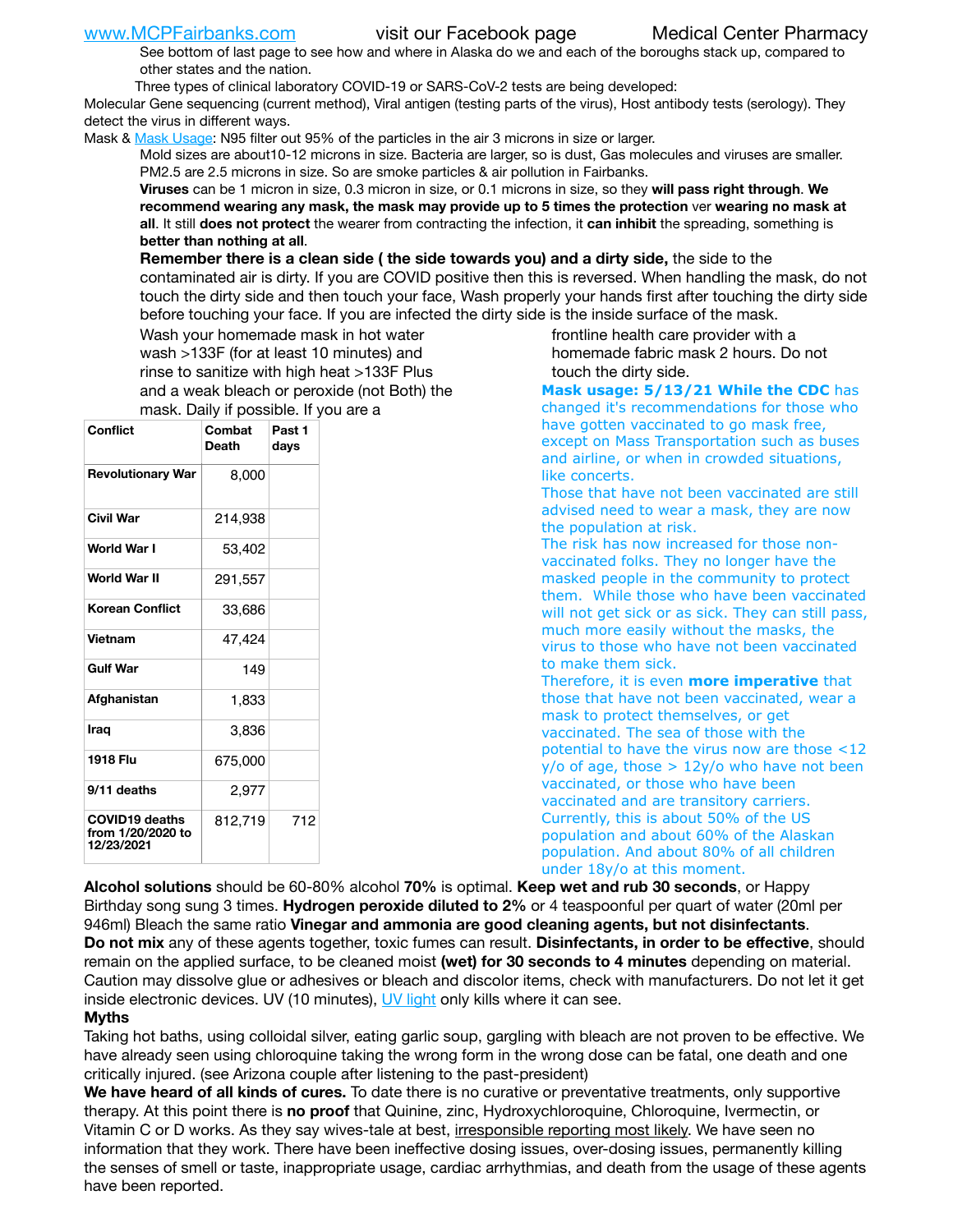[www.MCPFairbanks.com](http://www.MCPFairbanks.com) visit our Facebook page Medical Center Pharmacy

The virus may die out with heat of summer, or cold weather, this is a myth, There are a couple of studies at show the virus can withstand 98F. We know the body tries to use up to 104F to potentiate our immune system, to kill viruses. Taking NSAID, Aspirin, Ach-Inhibitors, Arb's and you get the COVID-19 infection are not contraindicated and no clinical evidence that says you should stop any of these classes of medications. It would be misguided and ill advised if you did so, In other words, Unless your doctor makes changes, keep taking your medications unless told to do otherwise.

**Vaccine Myths and Fake information:** There are no microchips, tracking devices, fetus tissue, at all in the vaccines. Vaccines will not and can not change your DNA., It can not change the fertility of men or women. It seems to be safe to the fetus and pregnant women. You should continue to wear a mask til we get to Herd Immunity levels, but can remove masks if you are outdoors, but not at concerts where you are close together. You should still get vaccinated complete series) even if you got COVID. If you have some of the co-morbidities, it is important that you do get vaccinated, the side effects of the vaccine will be milder and survivable than getting COVID. When you have questions, ask a pharmacist or your doctor.

As of 12/21/20, DHSS was aware of 11 reports regarding possible allergic reactions from Alaska's hospitals to CDC: Bartlett Regional Hospital (8), Providence Alaska (2) and Fairbanks Memorial Hospital (1). Two were identified as anaphylaxis and one of those resulted in hospitalization for ongoing monitoring. In the other three cases, symptoms were mild and not considered anaphylaxis. the hospitalized patient has been discharged and is doing well. The CDC said there appears to be no obvious geographic clustering of these reactions, nor was a specific production lot involved. People who experience anaphylaxis after the first dose should not receive a second dose, according to CDC recommendations.

For being one of the first states in that nation to start vaccinating, those <16y/o, we have slowed down vaccinations to where we are now way behind. More people are getting sick more frequently. Soon we will have more deaths. Due to vaccination resistance, Alaska has pushed itself into near last place, in the nation, as to when we will reach "herd immunity". This is the date when we can safely remove our masks and other restrictions.

Check our website [www.MCPFairbanks.com](http://www.MCPFairbanks.com) for the 13 testing sites in the interior of Alaska.





reinstated, but I would caution not to give it to women 12-50 years old. Booster available >16y/o. For details about eligibility, to find a provider visit [covidvax.alaska.gov.](https://lnks.gd/l/eyJhbGciOiJIUzI1NiJ9.eyJidWxsZXRpbl9saW5rX2lkIjoxMDYsInVyaSI6ImJwMjpjbGljayIsImJ1bGxldGluX2lkIjoiMjAyMTAxMjguMzQwODU3NjEiLCJ1cmwiOiJodHRwOi8vZGhzcy5hbGFza2EuZ292L2RwaC9FcGkvaWQvUGFnZXMvQ09WSUQtMTkvdmFjY2luZS5hc3B4In0.-Xwhl42jAWOMS7ewfS85uxwrwjohCso3Sb81DuDKtxU/s/500544915/br/93796640171-l) for vaccination sites or call 1-907-646-3322 for questions [covid19vaccine@alaska.gov](mailto:covid19vaccine@alaska.gov?subject=COVID19%20Vaccine%20questions) 9 am – 6:30 pm Monday - Friday and 9 am-4:30 pm Saturday and Sunday. You may be put on hold, but you will not need to leave a message for a return phone call if you call within business hours. Keep these tips in mind when scheduling. checkout our website [www.MCPFairbanks.com](http://www.MCPFairbanks.com) Please keep these tips in mind when scheduling. Be sure to keep and save your proof of vaccination cards as you may need it for travel purposes in the future.

Gao Fu, the director of the China Centers for Disease Control, admitted on 4/10/2021 that the country's vaccines don't exactly give Covid-19 a knockout blow. One study from Brazil found that the vaccine from the Chinese company Sinovac was 50.4% effective, compared to Pfizer's 97%. Fu said the government is looking for ways to boost effectiveness. Post Delta Expansion (November) without<br>the booster effectiveness rates for Pfizer and Moderma mRNA was down to 18.4% the booster the booster effectiveness rates for Pfizer and Moderma mRNA was down to 18.4% the booster<br>brought it back up to 90%.

# Many Alaskans live with underlying health concerns

You can not change your age but you can affect change with other risk factors. Nov. 17, 2020 for more information check out [Alaska DHSS Insights](http://dhss.alaska.gov/dph/Epi/id/Pages/COVID-19/blog/20201117.aspx)

Epidemiologists within the Section of Chronic Disease Prevention and Health Promotion analyzed reports from about 8,500 randomly-selected Alaska adults who participated in the annual [Behavioral Risk Factor Surveillance System \(BRFSS\)](http://dhss.alaska.gov/dph/Chronic/Pages/brfss/default.aspx) telephone survey between 2016 and 2018. About 67% of Alaska adults — two out of three — have at least one of the following ongoing health concerns that have been shown to increase chances for serious illness from COVID-19:

- 46% of Alaska adults are current or former smokers
- 32% have obesity BMI >30.0
- 8% have type 1 or type 2 diabetes
- 6% have chronic obstructive pulmonary disease (COPD)
- 5% have heart disease or have had a heart attack
- 2% have chronic kidney disease

## **Older age and other health concerns can lead to COVID-19 complications**

The CDC lists other factors that increase chances for serious illness from COVID-19 infection. [Age is one of them](https://www.cdc.gov/coronavirus/2019-ncov/need-extra-precautions/older-adults.html). Even in the absence of any other risk factors, older age increases someone's chances of serious health problems related to COVID-19. In